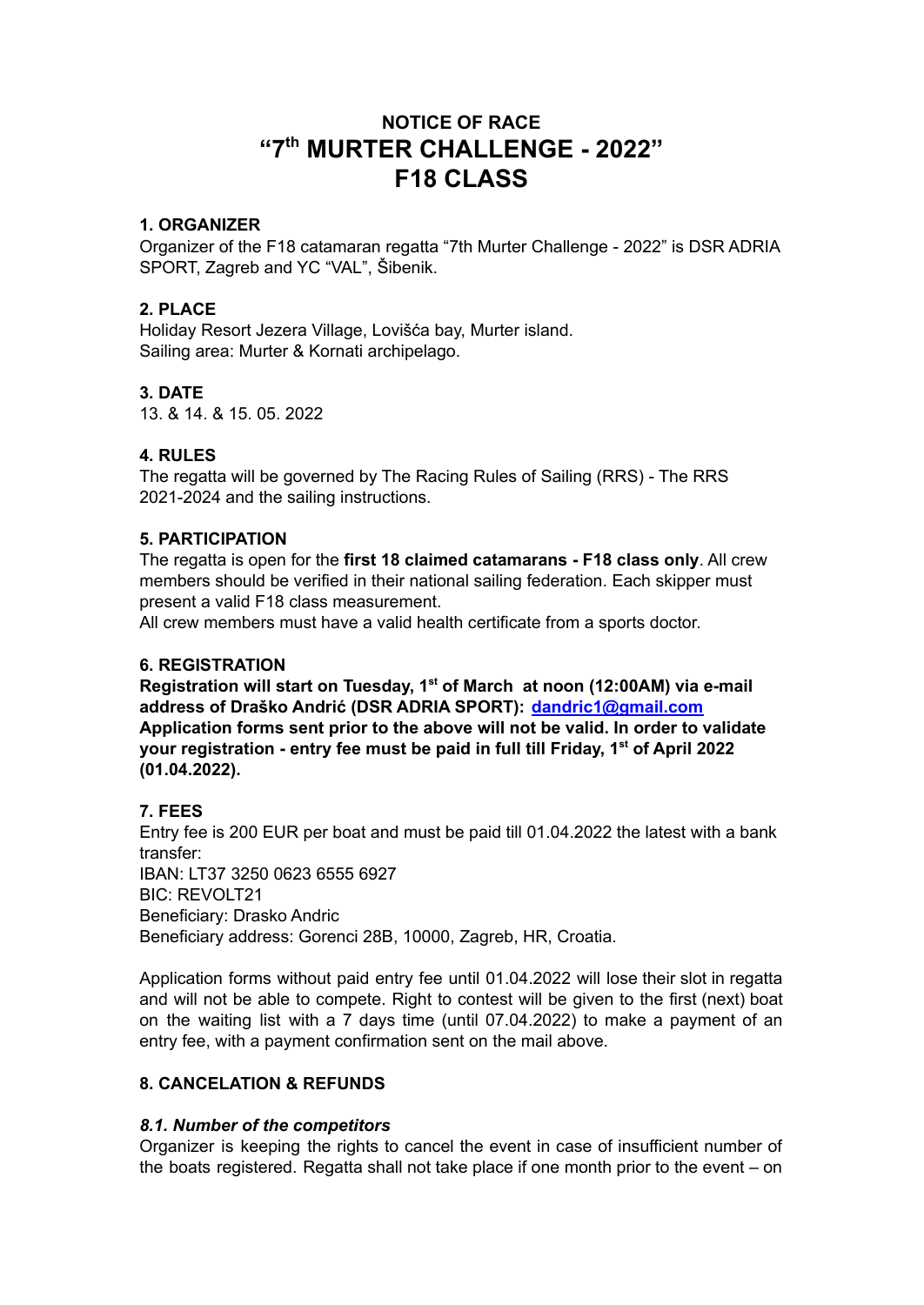$13<sup>th</sup>$  of April 2022 – we don't have 11 boats registered with a paid entry fee in full. If we fail to have 11 boats registered with a paid fee until noon that date, the regatta will be canceled and all entry fees will be refunded and deducted **for the bank transfer fees.**

# *8.2. COVID-19*

With the ongoing pandemic we are unable to predict what COVID-19 situation might look like.

#### **There are several COVID related reasons that may cause a regatta cancellation at any time.**

It can be Croatian government COVID restrictions, or other competitor's government restriction making traveling unable, or any other important fact causing inability to have competition rolling.

In case regatta will be canceled up to two week before *(force majeure)* entry fees will be refunded **deducted for the bank transfer fees and all other logistics costs that have already been taken care of.**

Organizer(s) may suffer from COVID or COVID related issues and may not be able to organize the regatta and cannot present sufficient replacement in organization. In that case regatta will be canceled *(force majeure) and* entry fees will be refunded **deducted for the bank transfer fees and all other logistics costs that have already been taken care of.**

### **9. ADVERTISING**

Any advertisement that does not offend religious, racial or moral beliefs are allowed in accordance with the regulations of World Sailing.

#### **10. SCHEDULE**

#### **12. 05. 2022 Thursday**

14:00 – 19:00 registration in DSR ADRIA SPORT, Jezera Village  $20:00 - 20:30$  1<sup>st</sup> skippers meeting, sailing routes presentation

#### **13. 05. 2022 Friday**

09:30 – skippers meeting 10:30 – first possible start 18:00 – last possible start

### **14. 05. 2022 Saturday**

- 09:30 skippers meeting
- 10:30 first possible start
- 18:00 last possible start
- 20:00 dinner for the competitors

### **15. 05. 2022 Sunday**

- 09:30 skippers meeting
- 10:30 first possible start
- 15:30 last possible start
- 17:00 7th Murter Challenge Trophy holder announcement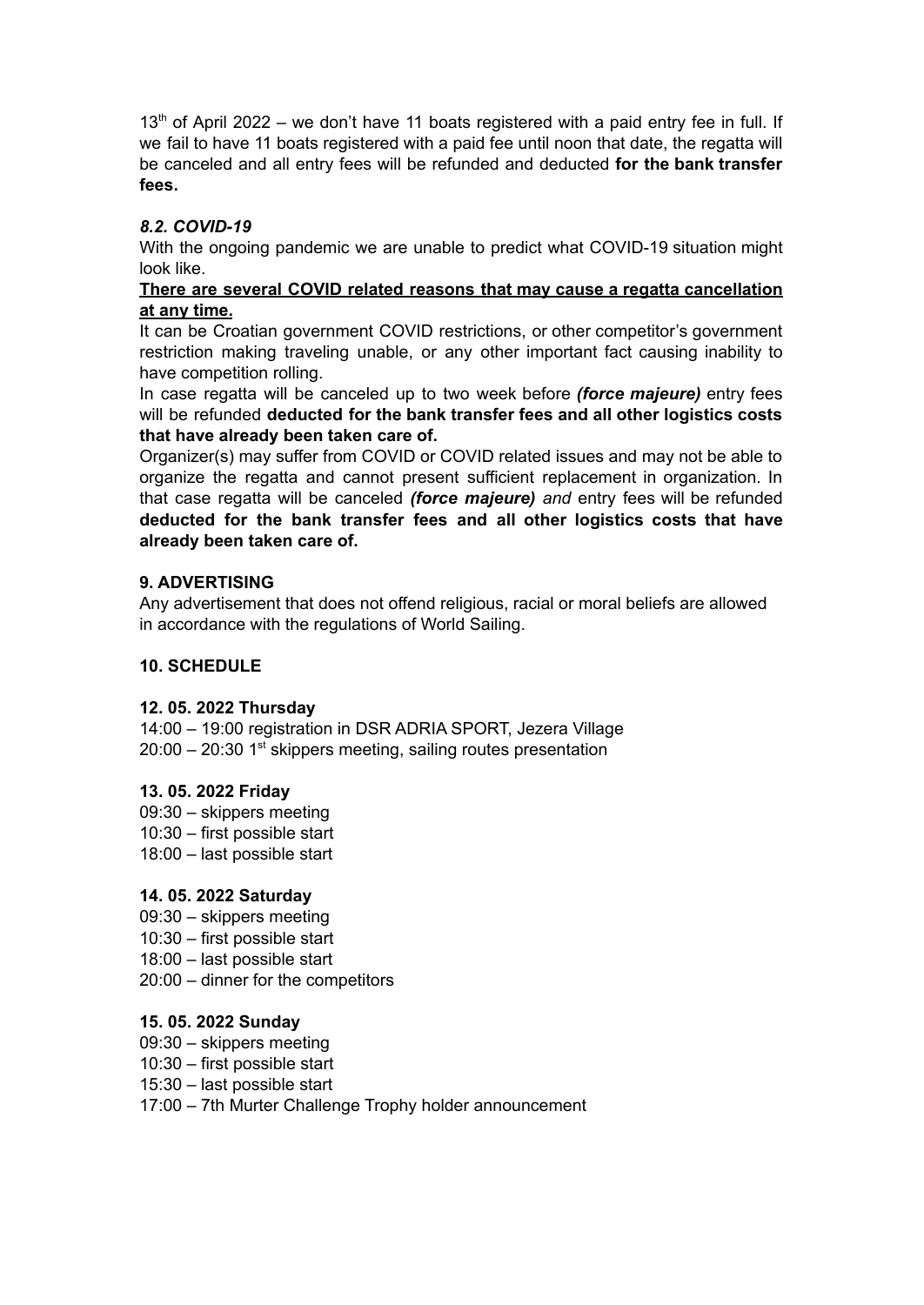# **11. Other provisions**

All sailors will compete together.

Each skipper must present a valid F18 class measurement.

Each skipper in the application must specify boat manufacturer, model of catamaran and sail number under which the one will sail.

Each skipper or operator of the catamaran is obliged to have valid insurance to the second (and third) parties.

# **12. SAILING INSTRUCTIONS**

Sailing instructions will be available at the first skippers meeting, on Thursday, 12 of June when preliminary decisions about race courses will be presented.

# **13. COURSE**

Racing area will be marked on the map. Long distance navigations are scheduled, depending on the weather conditions. Also, possible are different courses and windward - leeward sailing.

# **14. SCORING**

After completion of 4 (four) races one will reject the worst result. Navigation and windward - leeward sailing scores the same. If the contestants share the same number of points, the number of better places will count, and if it will be tied, the final race will count. There is no maximum number of daily races. The race is valid if 1 (one) navigation is regular, or 3 (three) windward - leeward races.

# **15. ACCOMMODATION OF THE BOATS**

The area for the catamarans will be marked at the marina in the Lovišća bay (Holiday Resort Jezera Village), near the dinghy slip. Competitors are responsible to secure and take care of their boats while ashore (in case of unstable weather).

# **16. ACCOMMODATION FOR THE COMPETITORS**

The organizer has provided accommodation at promotional prices for all participants in the Holiday Resort "Jezera Village".

For more information regarding the accommodation please visit [www.jezeravillage.com](http://www.jezeravillage.com)

**Prior to the reservation please contact us via email on [dandric1@gmail.com](mailto:dandric1@gmail.com) or via mobile +385 91 2505 245 for detailed instructions.**

### **17. MEDIA RIGHTS**

The organizer has the right to use photos, video and sound recordings of competitors and other participants in the competition during and after the event in the media for their own publicity or other activities, without restrictions.

### **18. PRIZES**

Main prize is sailing and racing around one of the most beautiful archipelagos in the world with a great bunch of enthusiasts.

Each participant will get an official Murter Challenge T-shirt. Prizes are provided for first, second and third place. Side prize is having your name engraved on the HALL OF FAME interim "Murter Challenge Trophy" if you end up on the top.